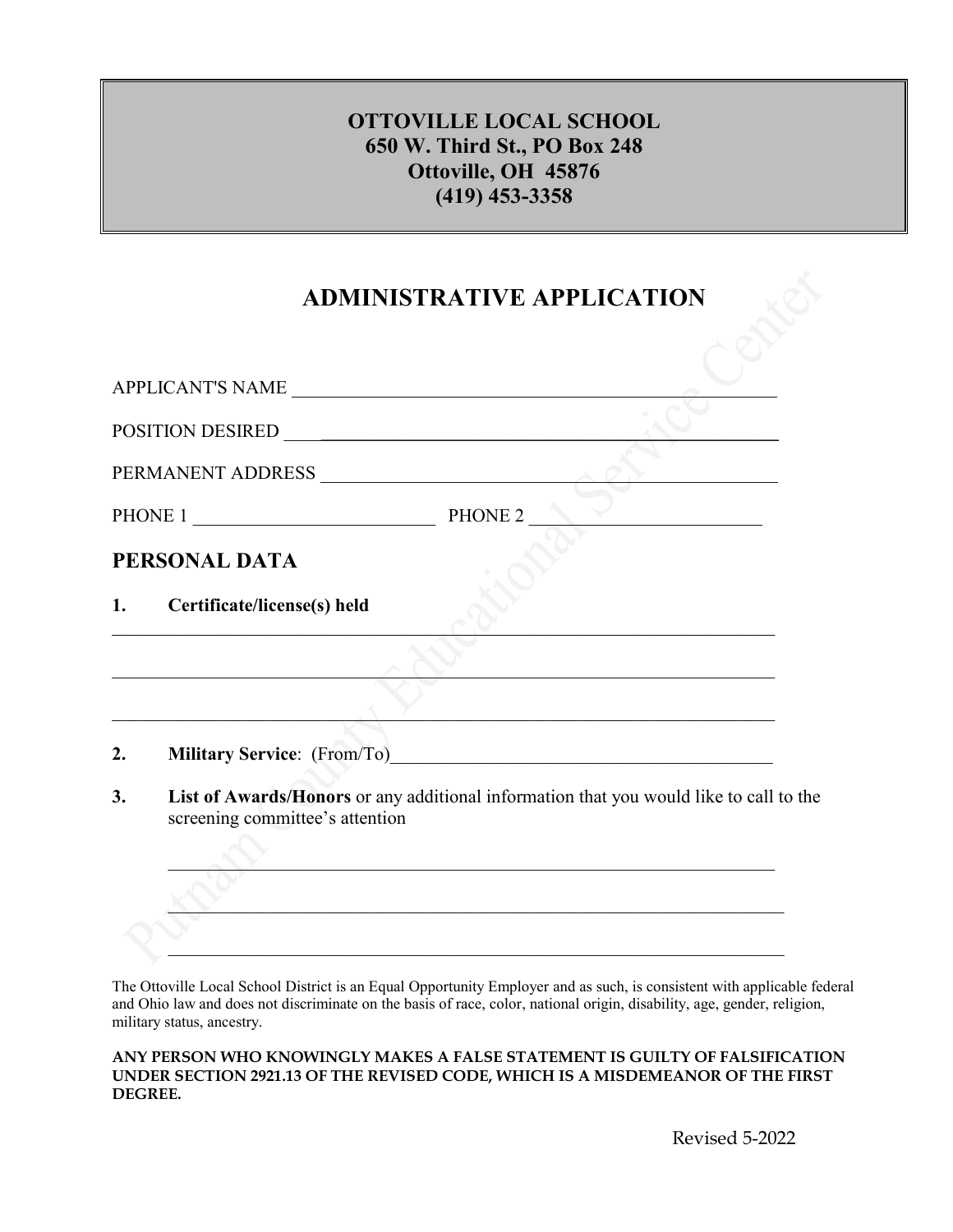## **COLLEGE EDUCATION**

| 1. |                                                                                                                                                                                                                                      |                                                                                                                       |  |
|----|--------------------------------------------------------------------------------------------------------------------------------------------------------------------------------------------------------------------------------------|-----------------------------------------------------------------------------------------------------------------------|--|
|    | Degree Earned and Date Awarded<br><u>Legree Earned and Date Awarded</u>                                                                                                                                                              |                                                                                                                       |  |
|    |                                                                                                                                                                                                                                      |                                                                                                                       |  |
| 2. |                                                                                                                                                                                                                                      |                                                                                                                       |  |
|    | Degree Earned and Date Awarded                                                                                                                                                                                                       |                                                                                                                       |  |
|    |                                                                                                                                                                                                                                      |                                                                                                                       |  |
| 3. | Name of University and Location                                                                                                                                                                                                      |                                                                                                                       |  |
|    | Degree Earned and Date Awarded Manuel Alexander and Date Awarded                                                                                                                                                                     |                                                                                                                       |  |
|    |                                                                                                                                                                                                                                      |                                                                                                                       |  |
|    | <b>RECENT EMPLOYMENT EXPERIENCE</b> (List most recent first)                                                                                                                                                                         |                                                                                                                       |  |
|    |                                                                                                                                                                                                                                      |                                                                                                                       |  |
|    |                                                                                                                                                                                                                                      |                                                                                                                       |  |
|    | Dates Employed                                                                                                                                                                                                                       | <u> 1989 - Johann Harry Harry Harry Harry Harry Harry Harry Harry Harry Harry Harry Harry Harry Harry Harry Harry</u> |  |
|    |                                                                                                                                                                                                                                      |                                                                                                                       |  |
|    | 2. Name of Employer                                                                                                                                                                                                                  |                                                                                                                       |  |
|    | Location <u>Andreas and American and American and American and American and American and American and American and American and American and American and American and American and American and American and American and Ameri</u> |                                                                                                                       |  |
|    |                                                                                                                                                                                                                                      |                                                                                                                       |  |
|    |                                                                                                                                                                                                                                      |                                                                                                                       |  |
|    |                                                                                                                                                                                                                                      |                                                                                                                       |  |
|    |                                                                                                                                                                                                                                      |                                                                                                                       |  |
|    |                                                                                                                                                                                                                                      |                                                                                                                       |  |
|    |                                                                                                                                                                                                                                      |                                                                                                                       |  |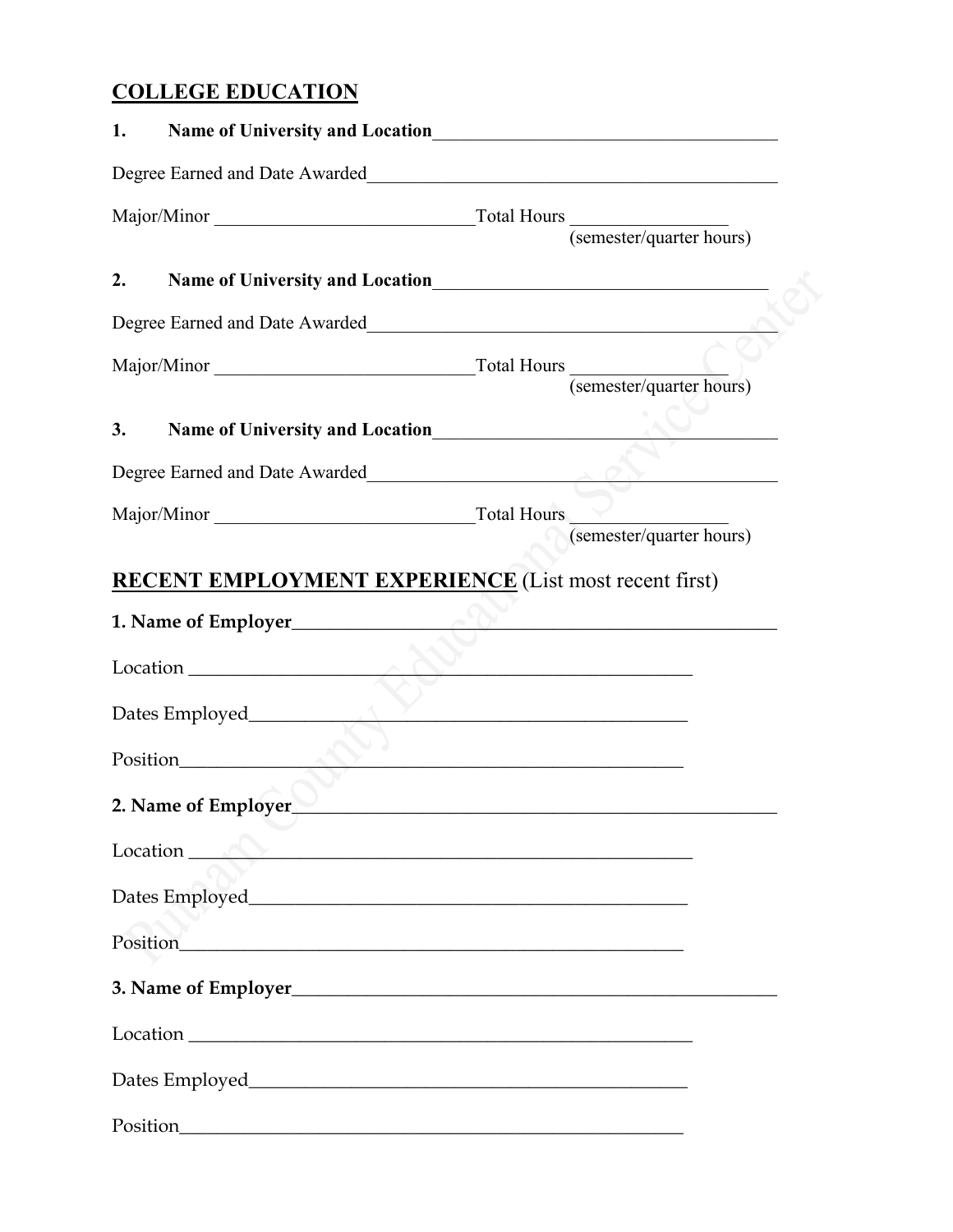**REFERENCES:** Persons knowledgeable of your qualifications for this position. Include especially administrators under whom you have worked.

| <b>Salary Range:</b><br>$C1$ and $D2$ are a second interest of $C2$ and $C3$ and $A4$ are second interest. |  |
|------------------------------------------------------------------------------------------------------------|--|

Salary Range you anticipate if you are selected as a candidate.

PHILOSOPHY OF EDUCATION: In your own words and handwriting, briefly tell how you will be able to assist us to continue our growth of excellence in education.

\_\_\_\_\_\_\_\_\_\_\_\_\_\_\_\_\_\_\_\_\_\_\_\_\_\_\_\_\_\_\_\_\_\_\_\_\_\_\_\_\_\_\_\_\_\_\_\_\_\_\_\_\_\_\_\_\_\_\_\_\_\_\_\_